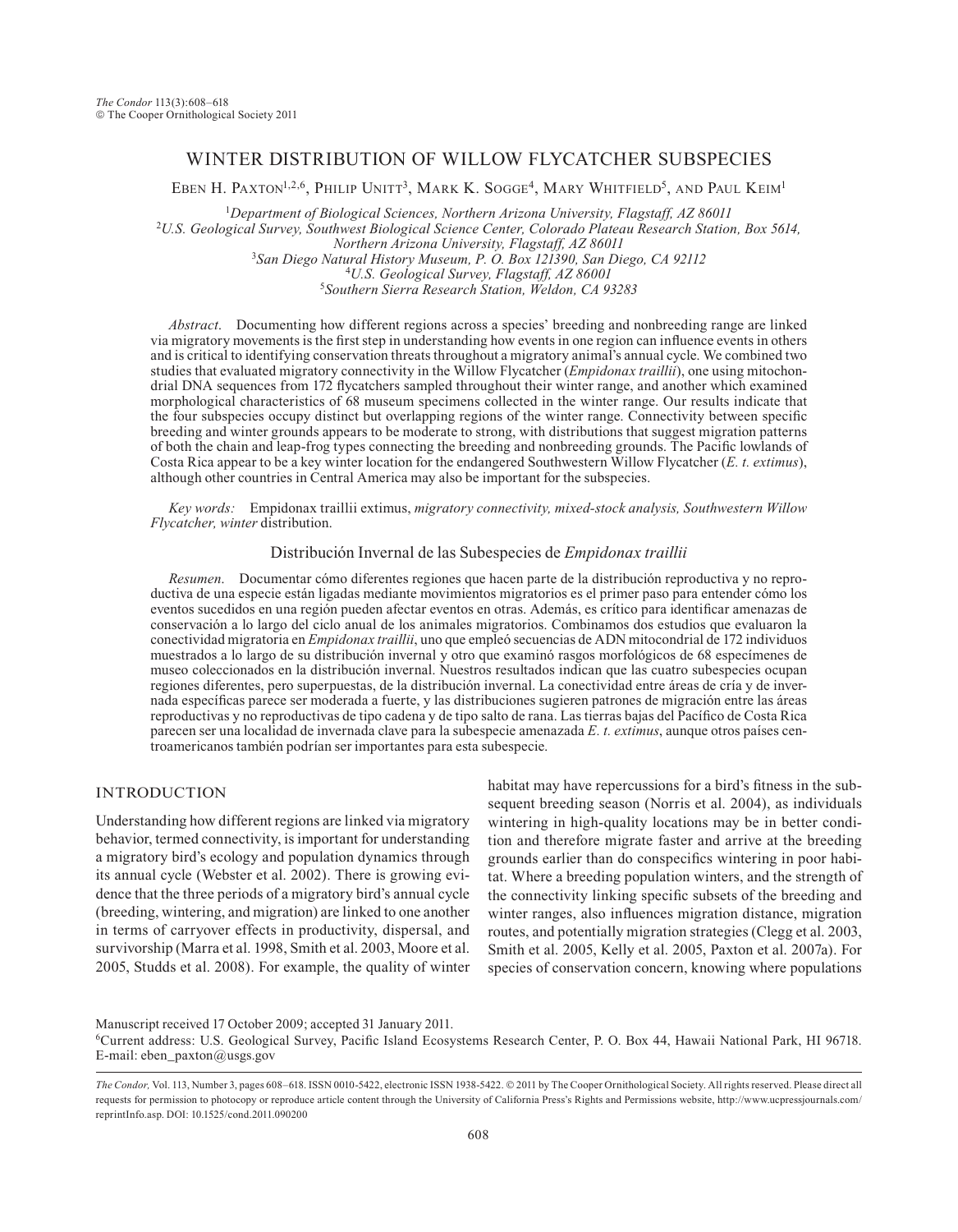occur throughout the annual cycle is crucial for assessing threats and targeting conservation efforts at those areas critical to the species' long-term viability (Bairlein 2003, Baker et al. 2004).

For most migratory birds, details of the connectivity between the breeding range, winter range, and migratory stopovers sites are unknown. Some of the earliest information on connectivity came from studies of museum specimens describing the distribution of distinct morphological types (e.g., subspecies) on the nonbreeding grounds (e.g., Swarth 1920, Marshall 1988) and studies of waterfowl, for which the relatively large rates of recovery of banded birds provided information linking different geographic regions (Diefenbach et al. 1988, Hepp and Hines 1991). Recently, satellite transmitters have allowed large birds to be tracked in real time, but for most species sample sizes are still small (Kanai et al. 2002, Higuchi and Pierre 2005). Direct tracking of most small birds is not yet possible (Bairlein 2003, Wikelski et al. 2007, but see Stutchbury et al. 2009). However, intrinsic markers such as morphological characteristics, genetic markers, and stable isotopes can be used to link individuals to particular populations and regions, providing a method for establishing connectivity between breeding, wintering, and migration sites (Webster et al. 2002, Hobson 2005, Smith et al. 2005, Paxton et al. 2007a).

Our objectives in this study were to use intrinsic markers to estimate the distribution of the subspecies of the Willow Flycatcher (*Empidonax traillii*) on their winter grounds and gain insight into the strength of migratory connectivity. The Willow Flycatcher is a long-distance migrant breeding across much of the contiguous United States and southern Canada and wintering from the Pacific coast of Sinaloa, Mexico, south to Colombia, Ecuador, and Venezuela (Sedgwick 2000; Fig. 1). Four subspecies of the Willow Flycatcher are recognized (Fig. 1): *E. t. adastus*, breeding in the Great Basin and central Rocky Mountains, *E. t. brewsteri*, breeding in the Pacific coastal region north of southern California, *E. t. extimus*, breeding in the southwest portion of the United States, and *E. t. traillii*, breeding east of the Rocky Mountains (Phillips 1948, Aldrich 1951, Unitt 1987). The Southwestern Willow Flycatcher (*E. t. extimus*) was declared an endangered species in 1995 (US-FWS 1995), and identifying locations where it winters is considered a top priority for long-term conservation (US-FWS 2002). One study to date has addressed the issue with stable isotopes (carbon, nitrogen, and hydrogen) collected in the feathers of Willow Flycatchers, which molt in their winter range (Kelly et al. 2008). However, a lack of strong geographic patterns in hydrogen-isotope values in Central and South America and high variability in all three isotopes resulted in difficulties in predicting the winter location of breeding flycatchers on the basis of analysis of their feathers, calling for other methods.

We combined two studies, one using molecular genetic markers sampled from wintering populations, 1997–2007, and another evaluating the morphology and plumage coloration of museum specimens collected in the species' winter range from 1882 to 1995. The subspecies are defined on the basis of subtle differences in color, pattern, and proportions (Unitt 1987, Browning 1993), but previous molecular genetic studies of the Willow Flycatcher documented strong differences among the subspecies in the frequency of mitochondrial DNA (mtDNA) haplotypes (average  $F_{ST}$ among subspecies  $= 0.15$ ; Paxton 2000), which can be exploited to link individuals in nonbreeding areas to their breeding grounds. This study is the first step in assessing connectivity between the breeding and winter ranges and ultimately linking different regions for a better understanding of the life history of this species throughout its annual cycle. In addition, identifying locations where the endangered subspecies winters will allow for conservation measures in the winter range to be focused where they will be most effective.

## **METHODS**

## Molecular genetic study

From 1997 to 2007, Willow Flycatchers were sampled across their winter range as part of a demographic study (Koronkiewicz et al. 2006) and surveys of the winter range from Sinaloa, Mexico, to Ecuador (Lynn et al. 2003, Nishida and Whitfield 2006, Schuetz et al. 2007). On both the breeding and winter grounds Willow Flycatchers respond aggressively to playback of their song (Sogge et al. 2001, 2007), and we used tape-playback methods to survey for flycatchers, ensuring species identification through diagnostic vocalizations to avoid misidentification of similar *Empidonax* spp. When time and resources permitted, attempts to capture (Sogge et al. 2001) and sample DNA were made in those locations where Willow Flycatchers were detected. All wintering flycatchers were sampled from December to February, outside the period of migration.

Upon capture, flycatchers were banded so individuals could be identified, and a drop of blood was collected for DNA analysis. Blood was washed into a microcentrifuge tube containing a buffer solution and stored in a cooler until it could be frozen. DNA was extracted via standard techniques outlined in Busch et al. (2000). This study used 1063 nucleotides of the cytochrome *b* gene that begin 80 bases downstream from the start codon of the gene. All sequences for this region were confirmed on both strands. Using the polymerase chain reaction (PCR), we sequenced DNA extracts directly with primers obtained from Helm-Bychowski and Cracraft (1993; L14827: 5' CCACACTCCACACA GGCCTAATTAA 3', H16065: 5' GGAGTCTTCAGTCTCTGGTTTACAAGAC 3'). PCRs were carried out with 50 ng of DNA,  $1 \times$  PCR buffer, 3 µM MgCl<sub>2</sub>,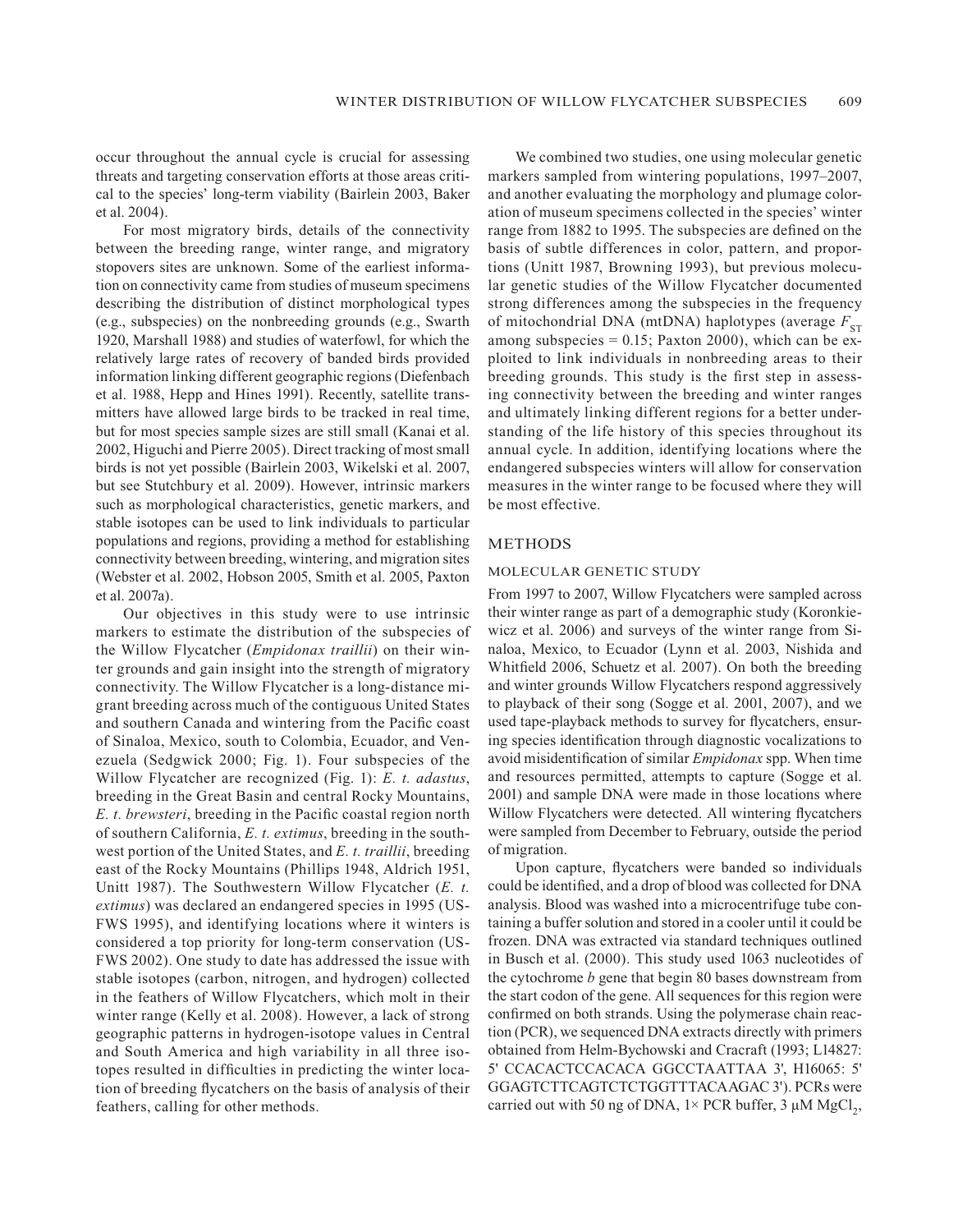

FIGURE 1. Locations of Willow Flycatchers sampled for molecular genetic information on the breeding and winter grounds (circles) and locations of museum specimens identified to subspecies on the winter range (squares). Gray lines, outlines of subspecies' breeding ranges; shading, the Willow Flycatcher's known winter range.

200 µM deoxynucleotide triphosphates (dNTPs), 1 µM of each primer, and 1 unit of *Taq* DNA polymerase. Conditions of cycling were as follows: 35 cycles of 30 sec at 94  $°C$ , 30 sec at 55 °C, and 2 min at 72 °C. PCR products were concentrated with a QIAquick PCR purification kit (Qiagen), then sequenced on an ABI 377 DNA sequencer. We aligned the sequences manually and edited them with Sequence Navigator version 1.0.1 (Applied Biosystems). All unique cytochrome *b* sequences were deposited in GenBank (accession numbers AF297237–AF297276, GU207885–GU207935).

## Museum specimen study

Specimens of the morphologically similar Willow and Alder (*E. alnorum*) Flycatchers collected across their nonbreeding range in Mexico, Central, and South America were requested from 22 museums (see acknowledgments); the request yielded 670 specimens. Of these, 232 were in molt or defective in some way and missing one or more of the morphological characteristics of interest, and 103 were identified as juveniles by buffy wing bars and were excluded. Finally, we chose to only consider those individuals collected outside the Willow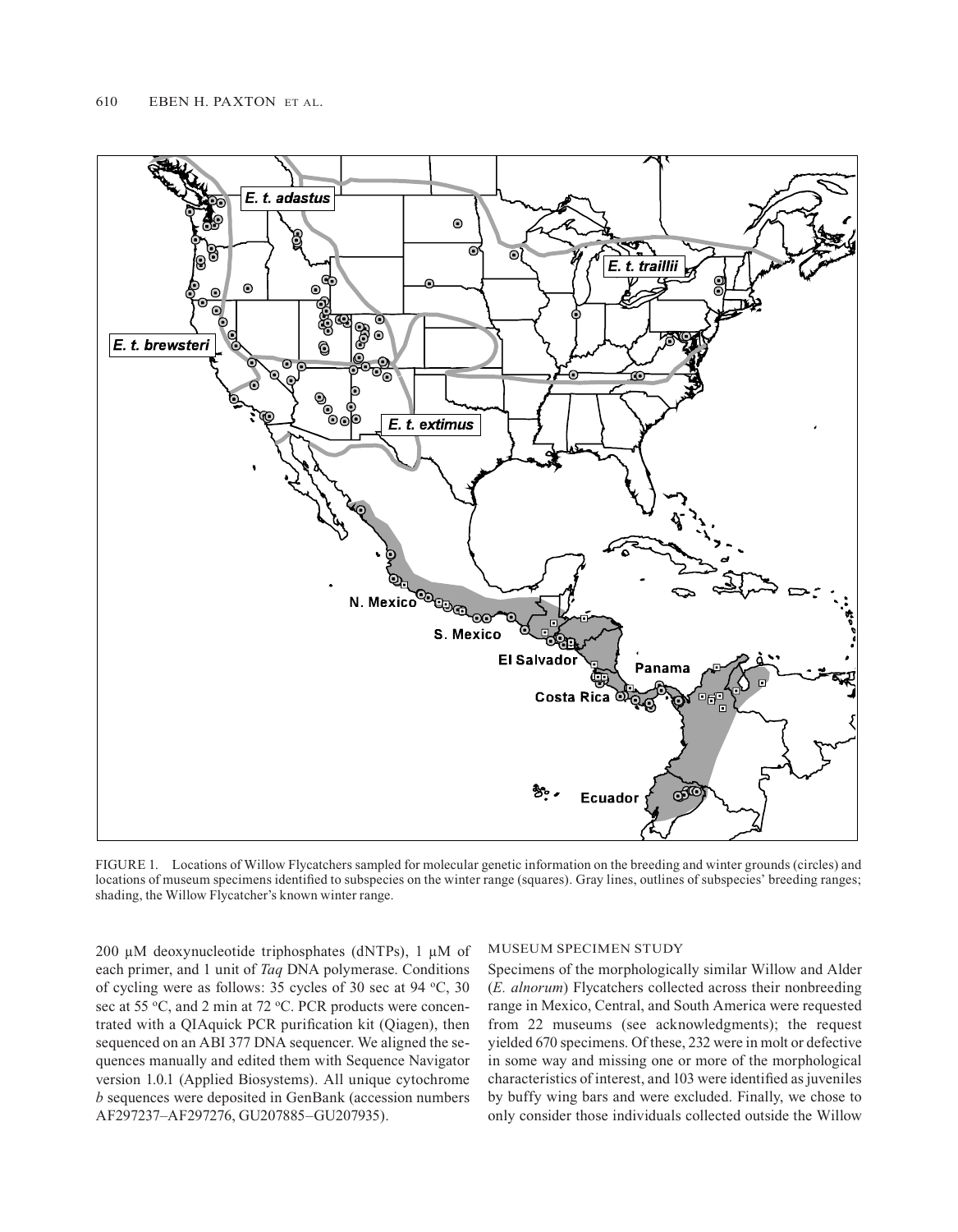| Haplotype             | $\boldsymbol{n}$ | E. t.<br>adastus | E. t.<br>brewsteri | E. t.<br>extimus | E. t.<br>traillii | N. Mexico | S. Mexico      | E1<br>Salvador | Costa<br>Rica  | Panama         | Ecuador        |
|-----------------------|------------------|------------------|--------------------|------------------|-------------------|-----------|----------------|----------------|----------------|----------------|----------------|
| A <sub>1</sub>        | 14               | 0.36(4)          | $\overline{0}$     | 0.09(1)          | 0.55(6)           | $\theta$  | $\overline{0}$ | $\mathbf{0}$   | 0.67(2)        | $\overline{0}$ | 0.33(1)        |
| A2                    | 12               | 0.30(3)          | 0.10(1)            | 0.30(3)          | 0.30(3)           | $\theta$  | $\Omega$       | $\mathbf{0}$   | $\theta$       | 0.50(1)        | 0.50(1)        |
| A4                    | 3                | $\theta$         | $\theta$           | $\overline{0}$   | 1.0(2)            | $\Omega$  | $\Omega$       | $\theta$       | $\Omega$       | $\Omega$       | 1.0(1)         |
| A5                    | 6                | 0.33(1)          | 0.33(1)            | 0.33(1)          | $\mathbf{0}$      | $\theta$  | $\Omega$       | $\theta$       | 1.0(3)         | $\Omega$       | $\overline{0}$ |
| A <sub>6</sub>        | 2                | $\overline{0}$   | 1.0(1)             | $\overline{0}$   | $\mathbf{0}$      | $\Omega$  | 1.0(1)         | $\mathbf{0}$   | $\theta$       | $\theta$       | $\mathbf{0}$   |
| A8                    | 6                | 0.33(1)          | $\theta$           | 0.33(1)          | 0.33(1)           | $\Omega$  | $\theta$       | $\theta$       | 1.0(3)         | $\theta$       | $\Omega$       |
| A11                   | 2                | 1.0(1)           | $\theta$           | $\theta$         | $\mathbf{0}$      | $\Omega$  | $\theta$       | $\mathbf{0}$   | 1.0(1)         | $\theta$       | $\overline{0}$ |
| B1                    | 72               | 0.80(32)         | 0.18(7)            | 0.03(1)          | $\Omega$          | 0.31(10)  | 0.22(7)        | 0.13(4)        | 0.25(8)        | 0.09(3)        | $\mathbf{0}$   |
| B <sub>2</sub>        | 11               | 0.40(2)          | $\overline{0}$     | 0.60(3)          | $\mathbf{0}$      | 0.33(2)   | 0.33(2)        | 0.17(1)        | 0.17(1)        | $\overline{0}$ | $\mathbf{0}$   |
| B <sub>3</sub>        | $\overline{4}$   | $\overline{0}$   | 1.0(2)             | $\overline{0}$   | $\Omega$          | $\theta$  | $\Omega$       | 0.50(1)        | 0.50(1)        | $\overline{0}$ | $\theta$       |
| <b>B12</b>            | 2                | 1.0(1)           | $\theta$           | $\overline{0}$   | $\Omega$          | $\Omega$  | $\theta$       | $\mathbf{0}$   | 1.0(1)         | $\theta$       | $\theta$       |
| <b>B13</b>            | 2                | 1.0(1)           | $\theta$           | $\theta$         | $\Omega$          | $\Omega$  | $\Omega$       | $\theta$       | 1.0(1)         | $\theta$       | $\theta$       |
| <b>B17</b>            | $\overline{2}$   | $\overline{0}$   | 1.0(1)             | $\theta$         | $\Omega$          | $\Omega$  | $\mathbf{0}$   | $\mathbf{0}$   | 1.0(1)         | $\theta$       | $\theta$       |
| C1                    | 72               | 0.15(10)         | $\theta$           | 0.85(55)         | $\theta$          | 0.14(1)   | $\theta$       | $\mathbf{0}$   | 0.86(6)        | $\theta$       | 0              |
| C4                    | 5                | 0.25(1)          | $\overline{0}$     | 0.75(3)          | $\mathbf{0}$      | $\theta$  | 1.0(1)         | $\theta$       | $\Omega$       | $\theta$       | $\theta$       |
| C6                    | 2                | 1.0(1)           | $\theta$           | $\overline{0}$   | $\theta$          | $\theta$  | $\theta$       | $\mathbf{0}$   | 1.0(1)         | $\theta$       | $\theta$       |
| D1                    | 150              | 0.40(35)         | 0.23(20)           | 0.15(13)         | 0.23(20)          | 0.13(8)   | 0.13(8)        | 0.06(4)        | 0.48(30)       | 0.10(6)        | 0.10(6)        |
| D <sub>4</sub>        | 5                | $\theta$         | $\theta$           | $\overline{0}$   | 1.0(4)            | $\theta$  | $\Omega$       | $\mathbf{0}$   | $\overline{0}$ | 1.0(1)         | $\mathbf{0}$   |
| D <sub>6</sub>        | 4                | 0.67(2)          | 0.33(1)            | $\overline{0}$   | $\Omega$          | $\Omega$  | $\Omega$       | $\theta$       | 1.0(1)         | $\theta$       | $\Omega$       |
| D7                    | 5                | 1.0(4)           | $\theta$           | $\overline{0}$   | $\theta$          | 0         | $\overline{0}$ | $\theta$       | 1.0(1)         | $\theta$       | $\Omega$       |
| D11                   | $\overline{2}$   | $\theta$         | 1.0(1)             | $\overline{0}$   | $\Omega$          | $\Omega$  | $\Omega$       | $\theta$       | 1.0(1)         | $\theta$       | $\Omega$       |
| D <sub>15</sub>       | 3                | 1.0(1)           | $\mathbf{0}$       | $\overline{0}$   | $\Omega$          | $\Omega$  | $\overline{0}$ | $\Omega$       | 1.0(2)         | $\mathbf{0}$   | $\Omega$       |
| D19                   | 4                | $\theta$         | $\mathbf{0}$       | $\overline{0}$   | 1.0(2)            | $\theta$  | $\overline{0}$ | $\mathbf{0}$   | $\overline{0}$ | $\overline{0}$ | 1.0(2)         |
| E1                    | 5                | 1.0(4)           | $\mathbf{0}$       | $\overline{0}$   | $\Omega$          | $\Omega$  | $\theta$       | $\theta$       | 1.0(1)         | $\theta$       | $\Omega$       |
| Number<br>individuals |                  | 104              | 35                 | 81               | 38                | 21        | 19             | 10             | 65             | 11             | 11             |
| Number sites          |                  | 39               | 15                 | 21               | 16                | 10        | 8              | 5              | 7              | 4              | 9              |
| Number<br>haplotypes  |                  | 17               | 9                  | 9                | 7                 | 4         | 5              | $\overline{4}$ | 18             | $\overline{4}$ | 5              |

TABLE 1. Mitochondrial DNA haplotypes of the Willow Flycatcher grouped by subspecies and region of the winter range. For those haplotypes detected on both the breeding and winter grounds, the frequency (and number) of each haplotype is shown, along with column totals for numbers of individuals, sites, and haplotypes analyzed.

Flycatcher's period of probable migration, 15 September–15 April, resulting in a total of 96 Willow and Alder Flycatchers from Middle and South America.

We developed models to predict the winter distribution of the subspecies on the basis of characteristics of museum specimens from the breeding range of the Willow and Alder Flycatchers. A total of 146 individuals from 7 museums (see acknowledgments) collected from 1 May to 1 August were considered, consisting of 17 specimens of *E. t. adastus*, 36 of *E. t. brewsteri*, 21 of *E. t. extimus*, 27 of *E. t. traillii*, and 45 of *E. alnorum*. Using morphological traits found to be valuable in distinguishing among the subspecies (Unitt 1987), we measured bill length from nostril, tail length from insertion of central rectrices, wing chord, wing chord divided by tail length, and four variables expressing the shape of the wing: the difference between the longest primary (9, often equaled by 7 and 8) and primary (p) 10, the difference between p9 and p5, the difference between p9 and p6, and (p9 –  $p10/(p9 - p5)$ . The color of the back and crown was quantified with a Minolta CR-300 colorimeter. The colorimeter provides

three values for each location, *L* (light to dark), *a* (green to red), and *b* (blue to yellow), resulting in six values per specimen. Each specimen had a total of 24 measurements taken per location, which were averaged into a single number per color value. All measurements were taken by P. Unitt.

## Statistical analysis

#### Molecular genetic study

We grouped wintering Willow Flycatchers into one of six regions: northern Mexico (Sinaloa south to Acapulco, 17º N), southern Mexico, El Salvador, Costa Rica, Panama, and Ecuador (Table 1). The cytochrome *b* sequences from flycatchers sampled on their winter grounds were compared to sequences from 316 individuals sampled at 91 sites on the breeding grounds, 1996 to 2004. We assigned individuals sampled on the breeding grounds a priori to one of the four subspecies on the basis of location of capture and published distributions of the subspecies (see Unitt 1987).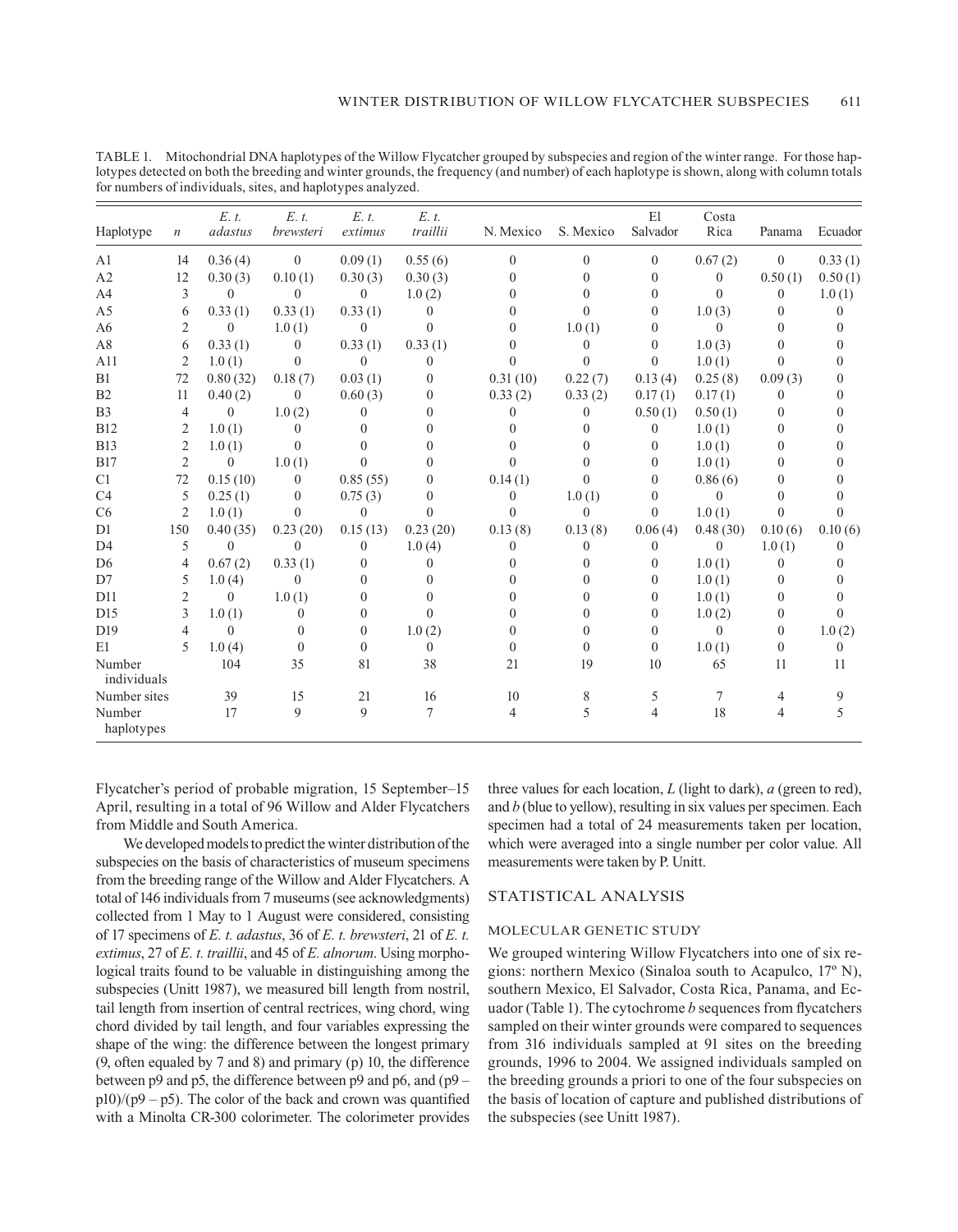We used a mixed-stock analysis to estimate the winter distribution of the subspecies on the basis of shared mtDNA haplotypes. A mixed-stock analysis estimates the contribution of each subspecies to each subset of the winter range by comparing the distributions of mtDNA haplotypes encountered in different groups (subspecies) on the breeding grounds and in the sections of the winter range (Fournier et al. 1984). Mixedstock analysis is widely used in fisheries (Okuyama and Bolker 2005) and occasionally with birds (Pearce et al. 2000). Mixedstock analysis is well suited for evaluating mtDNA patterns because the analysis, unlike assignment tests, does not require multi-locus markers (Manel et al. 2005), providing probability-based estimates of contribution by incorporating information from private alleles, haplotypes that occur in only one subspecies, and frequency differences. The greater the genetic differences among groups, the stronger the inference, but estimates based on mixed-stock analysis are typically associated with large confidence intervals (Reynolds and Templin 2004). In this study, we used a constrained maximum-likelihood approach with the mixed-stock package in program R (www.rproject.org).

## Museum specimen study

We used a canonical discriminant analysis to create a predictive model to assign specimens of unknown origin collected on the winter grounds to subspecies. Prior to constructing the discriminant function, we adjusted most of the variables to account for sexual dimorphism and changes in plumage coloration due to age of the specimen. The Willow Flycatcher is sexually dimorphic, with males on average larger than females. For those morphological characteristics that varied by sex, we subtracted (or added) the average difference between males and females from the males' measurements as follows: wing,  $-4.27$ ; (p9 – p6),  $-1.07$ ; (p9 – p5),  $-1.47$ ; (p9 – p10)/(p9 – p5), 0.22; tail, –2.56. Additionally, the colors of many bird specimens shift from a darker, grayer color to a paler, redder one with years in a museum collection, a change termed foxing (Doucet and Hill 2009). In the Willow Flycatcher, foxing shifts primarily the values of *a*, but also values of *L* and *b* to a lesser extent. We used an analysis of covariance, controlling for differences among the subspecies, to evaluate how each of the color values changed as a function of year (1882 to 1995). We found significant differences in *L* and *a* of both the head and back (the shifts appear linear and constant over the ages of the specimens), and we adjusted these values for each specimen as a function of the year collected (*L*\_crown year = –0.0068, *a*\_crown year = –0.0083, *L*\_back year = –0.011, *a*\_ back year  $=$  –0.0091). While solar radiation and abrasion can cause plumage coloration to change over time (Paxton et al. 2010), we did not address seasonal fading in this study because of uncertainty on how fading progresses through the nonbreeding season. However, seasonal fading is of greatest concern with adults in fall migration, which are excluded

from this analysis, as Willow Flycatchers initiate molt when they arrive on their winter grounds.

We used a two-step approach to identify the winter specimens to subspecies. First, we constructed a canonical discriminant function model to distinguish Willow Flycatchers from the morphologically similar Alder Flycatcher. The model was applied to the specimens from the winter range, and those individuals predicted as Willow Flycatchers with ≥90% probability were analyzed further. Then we developed a second discriminant function model that considered just Willow Flycatchers to assign specimens to one of the four subspecies. Although distinguishing between the eastern (*E. t. traillii*) and western subspecies is not possible on the basis of color alone (Paxton et al. 2010), the addition of measurements allows for discrimination between the two groups. All analyses of the museum specimens were run in JMP 8.0 (SAS, Inc.).

## **RESULTS**

For the molecular genetic study, we obtained cytochrome *b* sequences from 172 wintering flycatchers from 43 sites across five countries, detecting a total of 54 haplotypes (Table 1). Of these 54 haplotypes, 24 (44%) matched the 62 haplotypes sequenced from 316 individuals sampled on the breeding grounds. While over half of the haplotypes detected in the breeding range were not detected in the winter range, all common (high-frequency) haplotypes were detected in both regions. For example, 87% of the haplotypes found in the breeding range but not in the winter range were low-frequency haplotypes ( $\leq$ 2 individuals), and all haplotypes found in  $>$ 4 individuals in the breeding range were also detected in the winter range. Likewise, of the 54 haplotypes detected in the winter range, 30 (56%) did not match haplotypes detected in the breeding range, but each of these 30 occurred in only 3 or fewer individuals. The resulting 24 haplotypes detected in both the breeding and winter ranges provided a dataset of 137 individuals from the winter grounds (80% of individuals sampled) and 274 individuals from the breeding grounds (87% of individuals sampled) that were used for the mixed-stock analysis.

The mixed-stock analysis estimated *E. t. adastus* as the dominant subspecies in northern Mexico, continuing south to Costa Rica in decreasing frequency but with a spike in occurrence at its southernmost estimated winter location, Costa Rica. On the opposite end of the winter range, *E. t. traillii* was the dominant subspecies in Ecuador, extending north into Panama at a lower frequency, and was not estimated to winter in regions farther north. *Empidonax t. brewsteri* had an estimated winter range from southern Mexico to Panama, with its highest frequency in the southern portion of this range, and *E. t. extimus* was estimated to occur primarily in Costa Rica. The width of the confidence intervals around the estimates from the mixedstock analysis (Table 2) implies considerable uncertainty regarding the exact ratios of subspecies at particular locations,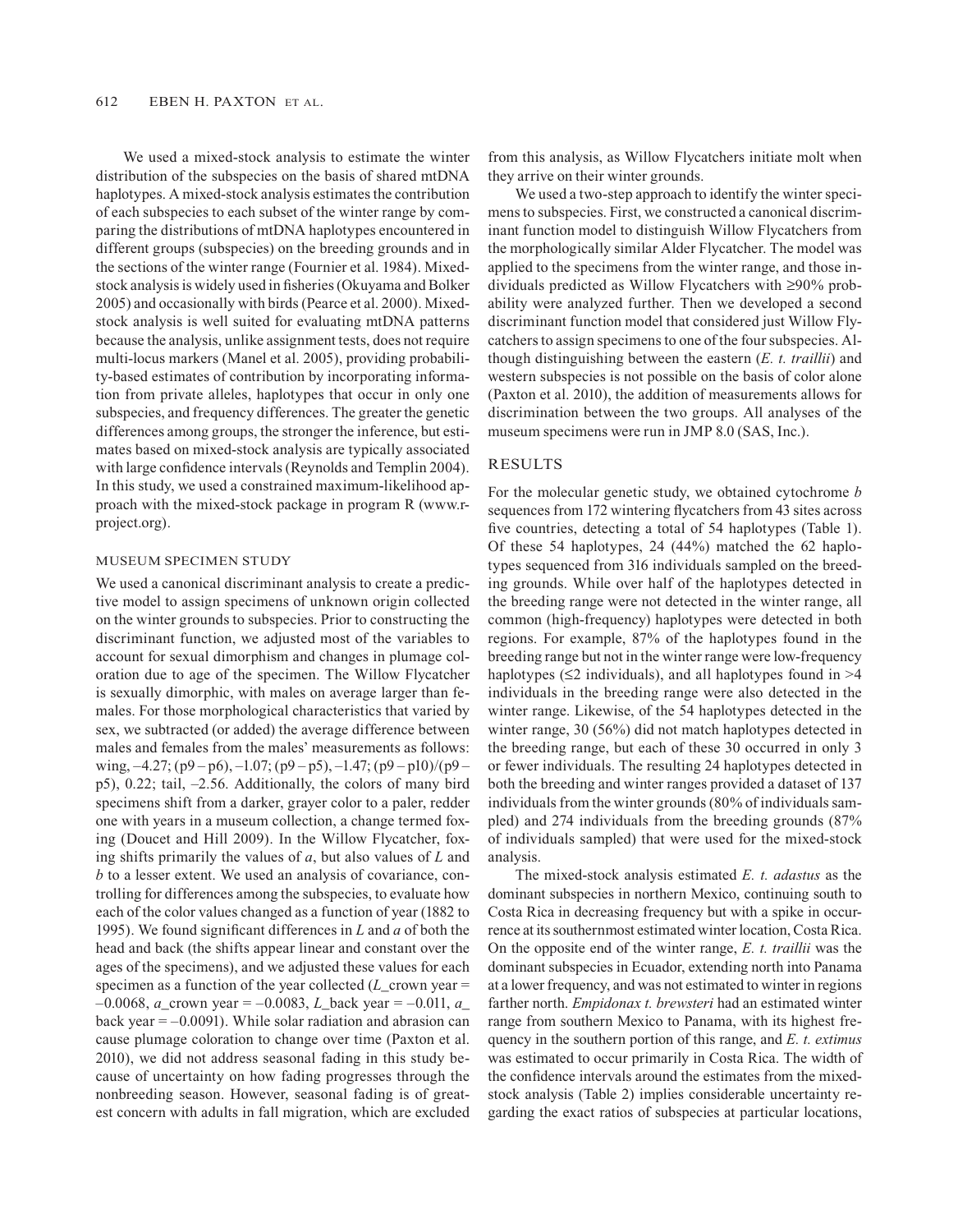but the geographic location of highly informative haplotypes illustrates the general pattern derived from the mixed-stock analysis. For example, *E. t. traillii* had three private alleles that were detected on the winter grounds only in Ecuador  $(n = 2)$ and Panama  $(n = 1)$ , while alleles unique to *E. t. brewsteri* were found in southern Mexico  $(n=1)$ , El Salvador  $(n=1)$ , and Costa Rica (*n* = 3). All private haplotypes from *E. t. adastus* were found in Costa Rica  $(n = 7)$ , but one haplotype that occurs in high frequency within its breeding range (B1) was found at its highest frequency in northern Mexico, and then in decreasing frequency toward the south (Table 1). No private haplotypes of

TABLE 2. Results of mixed-stock analysis of the contribution of the four subspecies of the Willow Flycatcher to six regions of the winter range and the number of males and females sampled within each region. Each point estimate is an unconstrained maximumlikelihood estimate of the contribution of each subspecies to each region, with bootstrapped 95% confidence estimates indicating uncertainty around the estimates.

|             | Subspecies contribution (95% CI) |                                                                        |               |              |  |  |  |
|-------------|----------------------------------|------------------------------------------------------------------------|---------------|--------------|--|--|--|
| Region      |                                  | $E$ , t. adastus $E$ , t. brewsteri $E$ , t. extimus $E$ , t. traillii |               |              |  |  |  |
| N. Mexico   | 1.0                              | 0.0                                                                    | 0.0           | 0.0          |  |  |  |
|             | (0.00, 0.99)                     | (0.00, 0.89)                                                           | (0.00, 0.27)  | (0.00, 0.00) |  |  |  |
| S. Mexico   | 0.65                             | 0.35                                                                   | 0.0           | 0.0          |  |  |  |
| El Salvador | (0.00, 0.99)                     | (0.00, 0.94)                                                           | (0.00, 0.33)  | (0.00, 0.00) |  |  |  |
|             | 0.46                             | 0.54                                                                   | 0.0           | 0.0          |  |  |  |
| Costa Rica  | (0.00, 0.99)                     | (0.00, 0.99)                                                           | (0.00, 0.26)  | (0.00, 0.00) |  |  |  |
|             | 0.62                             | 0.32                                                                   | 0.06          | 0.0          |  |  |  |
| Panama      | (0.30, 0.85)                     | (0.07, 0.54)                                                           | (0.00, 0.24)  | (0.00, 0.25) |  |  |  |
|             | 0.0                              | 0.71                                                                   | 0.0           | 0.29         |  |  |  |
|             | (0.00, 0.87)                     | (0.00, 0.99)                                                           | (0.00, 0.00)  | (0.00, 0.85) |  |  |  |
| Ecuador     | 0.0                              | 0.0                                                                    | $0.0^{\circ}$ | 1.0          |  |  |  |
|             | (0.00, 0.00)                     | (0.00, 0.35)                                                           | (0.00, 0.00)  | (0.63, 0.99) |  |  |  |

*E. t. extimus* were detected on the winter grounds; however, one haplotype strongly associated with the endangered subspecies (C1, with 97% of all detections within its range or in its zone of intergradation with *E. t. adastus*, and 56% of all examples of *E. t. extimus* sampled possessing the haplotype; Paxton et al. 2008) was detected in six individuals in Costa Rica and one individual in southern Mexico.

The discriminant function combining 14 measures of plumage coloration and morphology (Table 3) allowed us to distinguish the specimens of the Willow and Alder Flycatchers from the breeding range with an estimated 99% accuracy. Application of this species-level model to the winter specimens (*n* = 96) yielded 69 wintering Willow Flycatchers (those predicted as ≥90% probability of being Willow Flycatchers; 9 specimens with probabilities between 50% and 90% excluded). The second discriminant model for distinguishing the four subspecies of the Willow Flycatcher, based on 92 breeding adults, had a 15% misclassification rate overall but a 2% misclassification rate at the 90% confidence threshold (31 specimens with probabilities between 50% and 90% excluded) (Fig. 2). Of the 69 winter specimens, 34 were predicted with ≥90% confidence: 2 as *E. t. adastus*, 10 as *E. t. brewsteri*, 5 as *E. t. extimus*, and 17 as *E. t. traillii* (Table 4). Of the five specimens identified as *E. t. extimus*, 3 were collected in Costa Rica, 1 in El Salvador, and 1 in Guatemala.

# Discussion

The results from both analyses indicate that the four subspecies occupy distinct but overlapping subsets of the winter range (Table 2, Fig. 3). Both agree that the eastern subspecies, *E. t. traillii*, occupies the southernmost portion of the winter range, being the dominant subspecies in South America and

TABLE 3. Mean and 95% CI of the 14 characteristics of the Willow Flycatcher measured from museum specimens from the breeding range and used to build the predictive model for the winter specimens of unknown origin.

| Measurement            | $Et$ , adastus    | E. t. brewsteri   | $E$ , t. extimus  | E. t. traillii    |
|------------------------|-------------------|-------------------|-------------------|-------------------|
| Sample size            | 17                | 36                | 21                | 27                |
| Wing chord             | 69.5 (68.2, 70.8) | 66.4(65.2, 67.7)  | 65.9(64.4, 67.5)  | 70.0 (68.8, 71.2) |
| Tail                   | 59.4 (58.4, 60.5) | 57.3 (56.3, 58.3) | 57.0 (55.7, 58.2) | 56.6 (55.6, 57.5) |
| Wing/tail ratio        | 1.17(1.16, 1.18)  | 1.16(1.15, 1.17)  | 1.16(1.14, 1.17)  | 1.24(1.23, 1.25)  |
| Bill                   | 9.1(8.9, 9.3)     | 9.2(9.0, 9.4)     | 9.3(9.0, 9.5)     | 9.0(8.8, 9.2)     |
| $p9 - p10$             | 9.1(8.6, 9.6)     | 8.6(8.2, 9.1)     | 8.6(8.0, 9.2)     | 8.1(7.6, 8.5)     |
| $p9 - p6$              | 4.1(3.7, 4.5)     | 3.5(3.1, 3.9)     | 3.0(2.5, 3.5)     | 4.2(3.8, 4.6)     |
| $p9 - p5$              | 8.2(7.8, 8.7)     | 7.3(6.8, 7.7)     | 6.4(5.8, 6.9)     | 8.2(7.8, 8.6)     |
| $(p9 - p10)/(p9 - p5)$ | 1.12(1.03, 1.21)  | 1.20(1.11, 1.29)  | 1.37(1.27, 1.48)  | 0.99(0.91, 1.08)  |
| L crown                | 28.1 (27.4, 28.7) | 26.9(26.3, 27.5)  | 29.9 (29.1, 30.7) | 28.9 (28.3, 29.5) |
| a crown                | 2.2(2.0, 2.3)     | 2.0(1.9, 2.2)     | 2.0(1.8, 2.2)     | 1.8(1.7, 2.0)     |
| <i>b</i> crown         | 9.9(9.6, 10.3)    | 10.0(9.7, 10.4)   | 10.8(10.4, 11.3)  | 10.4(10.1, 10.8)  |
| L back                 | 33.8 (33.3, 34.4) | 32.3 (31.8, 32.8) | 35.4 (34.7, 36.0) | 34.9 (34.4, 35.4) |
| a back                 | 1.1(0.9, 1.3)     | 1.3(1.1, 1.5)     | 1.2(0.9, 1.4)     | 0.8(0.6, 0.9)     |
| b back                 | 13.0(12.4, 13.5)  | 13.8 (13.3, 14.4) | 14.8 (14.2, 15.5) | 13.4(12.9, 13.9)  |
|                        |                   |                   |                   |                   |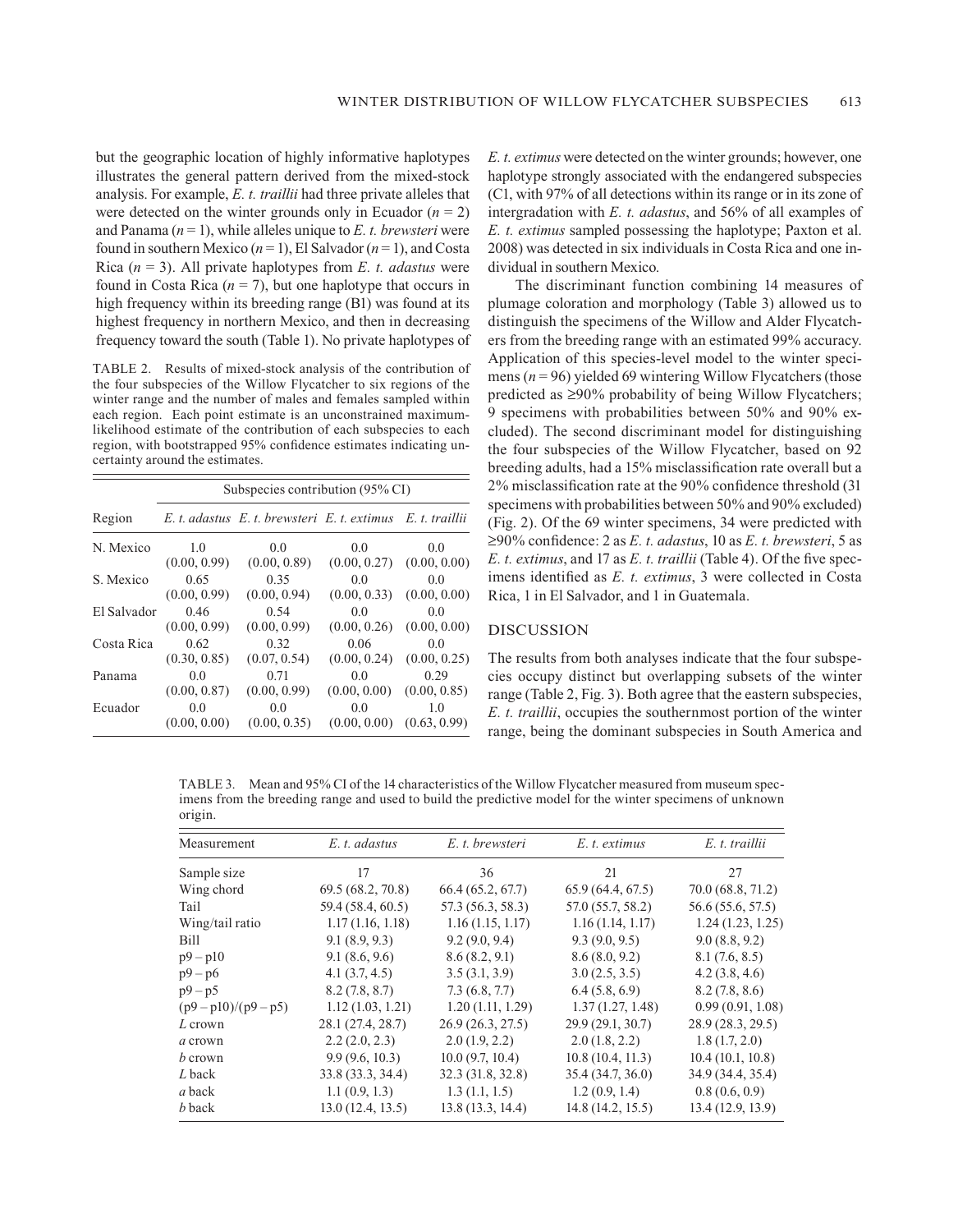

FIGURE 2. Canonical discriminant function analysis of 14 morphological characteristics showing the relative relationship in ordination space of individual Willow Flycatchers collected from across the breeding ranges of the four subspecies. Only those individuals predicted to one of the four subspecies with >90% confidence are shown; in this case, one individual, from the breeding range of *E. t. extimus*, was incorrectly classified.

TABLE 4. Frequency of Willow Flycatcher subspecies  $(≥90\%$ probability threshold) predicted on the basis of morphological features from museum specimens collected in the winter range.

| Region                      | $\boldsymbol{n}$ | $E_t$<br>adastus       | E. t.<br><i>brewsteri</i> extimus | E. t.    | E. t.<br>traillii |
|-----------------------------|------------------|------------------------|-----------------------------------|----------|-------------------|
| Mexico                      |                  | $\theta$               | $7(100\%)$                        |          | 0                 |
| Northern Central<br>America | 6                | 1(17%)                 | $3(50\%)$                         | 2(33%)   | $\theta$          |
| Southern Central<br>America | 9                | $1(11\%)$              | $\theta$                          | 3(33%)   | 5<br>(56%)        |
| South America               | 12               | $\Omega$               | $\Omega$                          | $\Omega$ | 12<br>$(100\%)$   |
| Total                       | 34               | $\mathfrak{D}_{\cdot}$ | 10                                | 5        | 17                |

extending northward into Central America in decreasing frequency and not detected in the northernmost portion of the winter range. The winter distributions of the subspecies of the Great Basin and central Rocky Mountains, *E. t. adastus*, and of the northern Pacific slope, *E. t. brewsteri*, estimated by the two approaches differ somewhat, with the molecular genetic study suggesting *E. t. adastus* as the dominant subspecies at the northernmost portion of the winter range, while the

evidence from the museum specimens points to *E. t. brewsteri* as the dominant subspecies in Mexico. However, distinguishing between these two subspecies via molecular genetic and morphological characteristics can be difficult (Unitt 1987, Paxton 2000), and both studies agree that the two subspecies combined are dominant in the northern and central parts of the winter range. The Southwestern Willow Flycatcher, *E. t. extimus*, appears to winter primarily in the center of the winter range, with the molecular genetic study estimating Costa Rica as the primary location among those countries sampled and the museum specimens suggesting a broader distribution across Central America but likewise with a focus on Costa Rica (3/5 winter specimens of *E. t. extimus*). Although sample sizes were generally small, variance was high, and the accuracy of the predictive models was unknown, the agreement of the two independent studies strengthens conclusions generalized from both, and the geographic distribution of the subspecies suggests a nonrandom, biologically driven pattern of distribution. Furthermore, given that both studies sampled much of the winter range and the genetic study detected all of the haplotypes common on the breeding grounds, the results suggest that a representative sample of the subspecies on the winter grounds was achieved.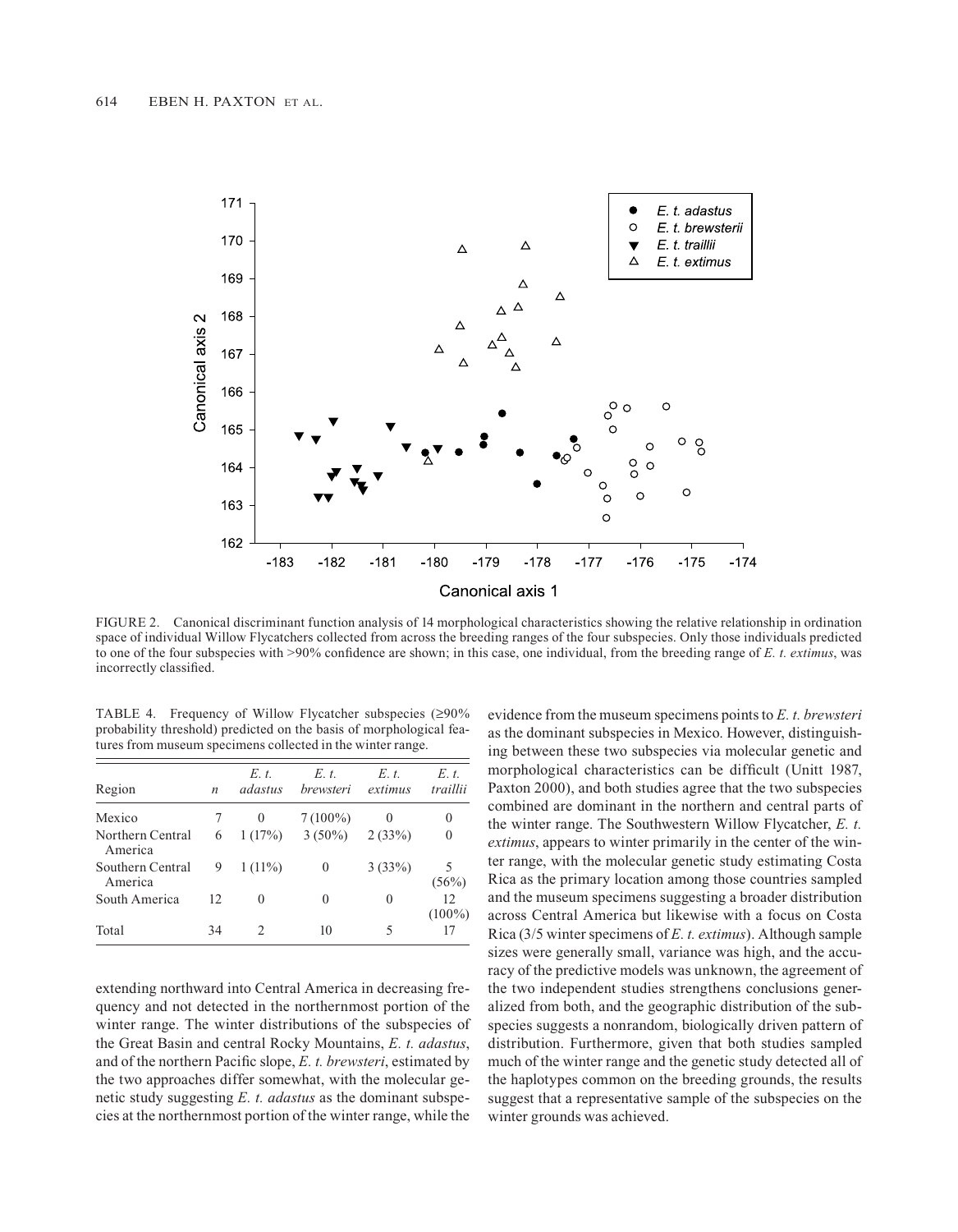

FIGURE 3. Frequency of the four subspecies of the Willow Flycatcher in subsets of the winter range, based on molecular genetic and morphological traits. The molecular genetic study considered six regions of the winter range: northern Mexico, southern Mexico, El Salvador, Costa Rica, Panama, and Ecuador. The museum specimen study considered Mexico, northern Central America (Guatemala, El Salvador, Honduras, and Nicaragua), southern Central America (Costa Rica and Panama), and South America (Colombia, Venezuela, and Ecuador).

The importance of the Pacific lowlands of Costa Rica as a site for the southwestern subspecies' wintering is based on several lines of evidence. First, Costa Rica was chosen for the long-term winter demographic study that began in 1997 (Koronkiewicz et al. 2006) on the basis of early work with museum specimens from the winter range (Unitt, unpubl. data) suggesting that this country was an important location for *E. t. extimus*. Second, this study sampled six individuals from Costa Rica that had the haplotype (C1) strongly associated with the Southwestern Willow Flycatcher, with the same haplotype detected only once in another region, southern Mexico. Third, two individuals initially banded within the southwestern subspecies' breeding range were recaptured in northwestern Costa Rica and, on the basis of resighting of their colored bands, overwintered at the sites of recapture (Koronkiewicz and Sogge 2001). Both individuals were subsequently confirmed as returning to and breeding at the locations where initially banded, including one female that migrated between the same sites of breeding (Roosevelt Lake, Arizona) and of wintering (Bolson, Costa Rica) for at least four consecutive years. Of the currently estimated 3.2 million Willow Flycatchers (Rich et al. 2004), approximately 45% are *E. t. brewsteri*, 33% are *E. t. traillii*, 22% are *E. t. adastus*, and about 0.2% are *E. t. extimus*. If wintering Southwestern Willow Flycatchers were randomly distributed over an area equivalent to that

of the other subspecies, the likelihood of more than the occasional *E. t. extimus* being sampled from any one area by random chance alone would be very small. During the period that many of the museum specimens were collected (as early as 1882), *E. t. extimus* may have been more numerous, but it probably has always been rarer than the other subspecies. These results suggests that either Costa Rica is the core of the winter range of *E. t extimus*, with most individuals found in that region, or the subspecies' winter range consists of several clusters of relatively high density, one of which is Costa Rica. However, the rarity of *E. t. extimus* implies that detecting the subspecies can be difficult, and further sampling in Central America will be important for a better understanding of the distribution of the endangered subspecies. For example, three museum specimens from southern Mexico were predicted to be *E. t. extimus* with high, but less than 90% confidence, and may indicate that the winter range of *E. t. extimus* extends north to that region.

Our results suggest that in the Willow Flycatcher connectivity between the breeding and winter grounds is moderate to strong. The distribution of the three western subspecies on their breeding and winter grounds suggests a chain migration (Salomonsen 1955), where the more northern subspecies (*E. t. adastus* and *E. t. brewsteri*) winter in the northernmost portion of the winter range and the southernmost subspecies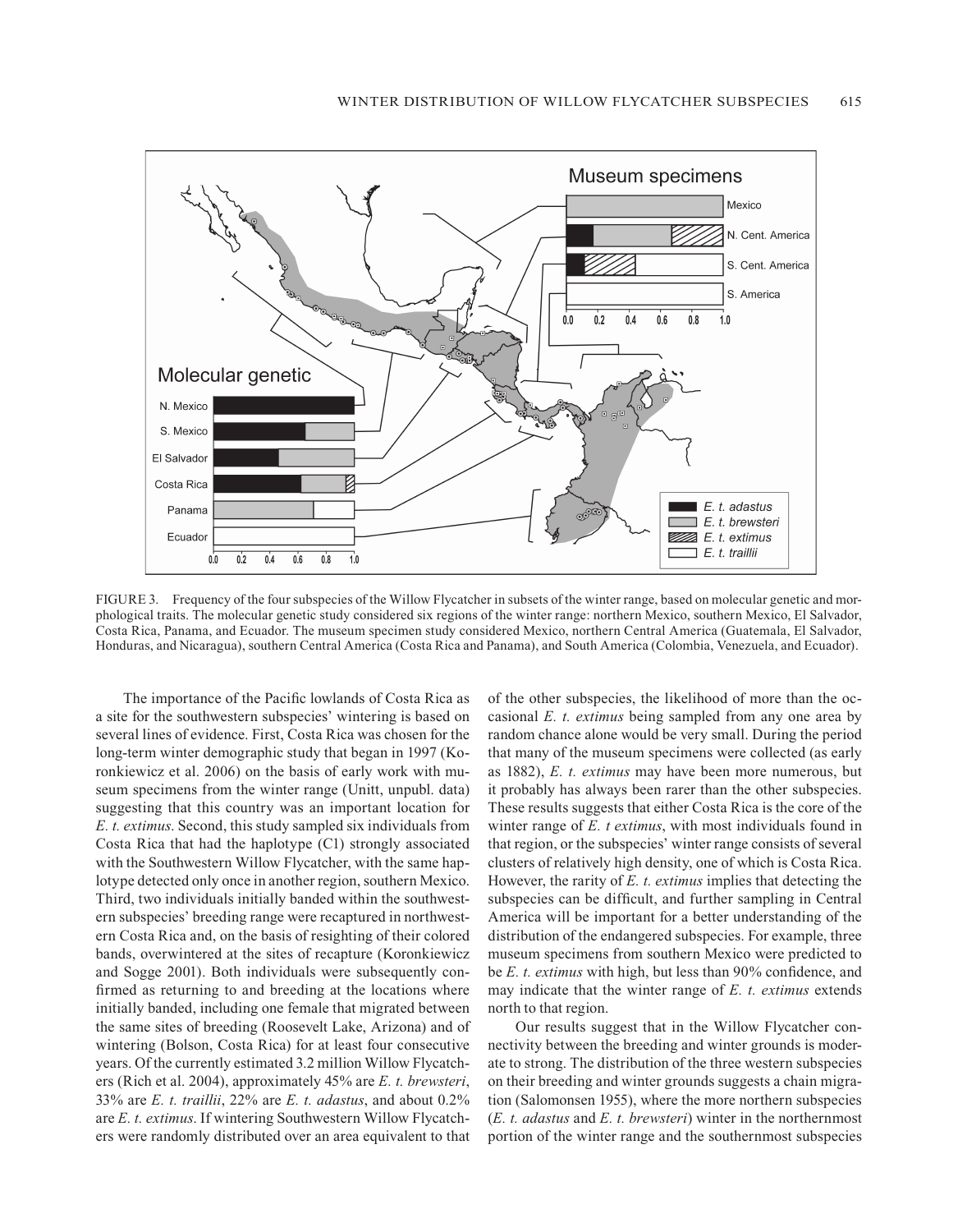(*E. t. extimus*) winters farther south. However, the eastern subspecies appears to migrate in a leap-frog pattern relative to the three western subspecies. The eastern subspecies winters primarily south of the western subspecies and circumnavigates the Gulf of Mexico (Sedgwick 2000), passing through the winter ranges of the three western subspecies to a more southerly winter range. Studies of other migratory passerines also tend to show moderate to strong connectivity between the breeding and winter ranges (Norris et al. 2006). However, the type of migration pattern (e.g., chain, leap-frog) varies by species and may reflect the nuances of demographic histories, responses to Pleistocene glaciation, and other evolutionary pressures (Boulet and Norris 2006). Interestingly, the Willow Flycatcher and its sibling species, the Alder Flycatcher, exemplify a leap-frog pattern. The Alder breeds north of the Willow Flycatcher across Canada and Alaska, and migrates through the eastern United States, circumnavigating the Gulf of Mexico (many specimens of the Alder were collected in Veracruz, Mexico, and along the Caribbean slope of Central America, with no evidence of other migratory routes), to winter primarily south of the Willow Flycatcher in South America along the east flank of the Andes, south to Bolivia (Lowther 1999, this study). This pattern may reflect migration habits that developed before the two species diverged and have persisted to the present.

The strength of migratory connectivity between geographic regions has important implications for the ecology and conservation of populations. Events in one region can influence events in another, via crossover effecs, depending on the strength of migratory connectivity between the regions (Marra et al. 2006). Furthermore, mortality of passerines is estimated to occur primarily in the nonbreeding period (Sillett and Holmes 2002, Paxton et al. 2007b), suggesting that breeding populations could be affected by events far from the breeding grounds. Baker et al. (2004) documented this type of linkage by demonstrating that declines of the breeding population of the Red Knot (*Calidris canutus*) were due to the loss of critical food resources at a stopover site. Surveys of wintering Willow Flycatchers and their habitats, in Costa Rica, Ecuador, Guatemala, Mexico, and Panama (Lynn et al. 2003, Nishida and Whitfield 2006, Schuetz et al. 2007), have found wintering flycatchers occupying a wide range of habitats, generally characterized by trees or woody shrubs bordering standing or moving water. These habitats range from mature trees to young successional regrowth in disturbed habitats, and given the abundance of secondary growth in all of these regions, Willow Flycatcher populations may not be currently limited by the availability of winter habitat. However, natural sites with mature trees are rare, and possibly of higher quality than younger sites (Koronkiewicz et al. 2006), suggesting that continuing anthropogenic changes on the winter grounds may be degrading overall habitat quality. Our results suggest that conservation efforts for the endangered Southwestern Willow Flycatcher focused on Costa Rica may be the best strategy

initially, with continued surveys and research warranted to determine the extent of this endangered subspecies' winter range more fully.

Ultimately, more studies are needed to establish exactly how conditions on the breeding and winter grounds, and the stopover habitats in between, influence one another so the challenges faced in the eventual recovery of this endangered species can be understood fully. This study, by establishing some of the linkages between the breeding and winter grounds, is an important first step in understanding such cross-seasonal effects. Additionally, this study demonstrates the value of using multiple intrinsic markers to compare patterns of geographic distribution independently and therefore providing greater confidence in the overall conclusions.

# **ACKNOWLEDGMENTS**

Funding for this study was provided by the U.S. Geological Survey, Southern Sierra Research Station, and the Bureau of Reclamation. We are indebted to the many field biologists who assisted in field efforts, and Jessica Girard helped with DNA sequencing. Thank you to Ben Bolker for assistance in running the mixedstock analysis and to Karen Messer for assistance with the analysis of the specimens. Kristina Paxton and Tad Theimer provided critical reviews of early drafts. Thank you to the authorities of the museums that lent specimens: American Museum of Natural History, New York; Academy of Natural Sciences, Philadelphia; Carnegie Museum of Natural History, Pittsburgh; California Academy of Sciences, San Francisco; Cornell University, Ithaca, New York; Denver Museum of Nature and Science, Denver; Delaware Museum of Natural History, Wilmington; Field Museum, Chicago; Natural History Museum of Los Angeles County, Los Angeles; Louisiana State University Museum of Natural Science, Baton Rouge; Moore Laboratory of Zoology, Occidental College, Los Angeles; Museum of Vertebrate Zoology, University of California, Berkeley; Peabody Museum of Natural History, Yale University, New Haven, Connecticut; University of Alaska, Fairbanks; University of Arizona, Tucson; Florida Museum of Natural History, University of Florida, Gainesville; Bell Museum of Natural History, University of Minnesota, Minneapolis; Museum of Zoology, University of Michigan, Ann Arbor; National Museum of Natural History, Washington, DC; Burke Museum, University of Washington, Seattle; Western Foundation of Vertebrate Zoology, Camarillo, California. The use of product trade names in this paper does not constitute product endorsement by the U.S. Geological Survey.

# Literature Cited

- ALDRICH, J. W. 1951. A review of the races of the Traill's Flycatcher. Wilson Bulletin 63: 192–197.
- BAIRLEIN, F. 2003. The study of bird migrations—some future perspectives. Bird Study 50:243–253.
- Baker, A. J., P. M. Gonzalez, T. Piersma, L. J. Niles, I. L. S. Nascimento, P. A. Atkinson, N. A. Clark, C. D. T. Minton, M. K. Peck, and G. Aarts. 2004. Rapid population decline in Red Knots: fitness consequences of decreased refueling rates and late arrival in Delaware Bay. Proceedings of the Royal Society of London B 271:875–882.
- BOULET, M., AND D. R. NORRIS, 2006. The past and present of migratory connectivity. Ornithological Monographs 61:1–13.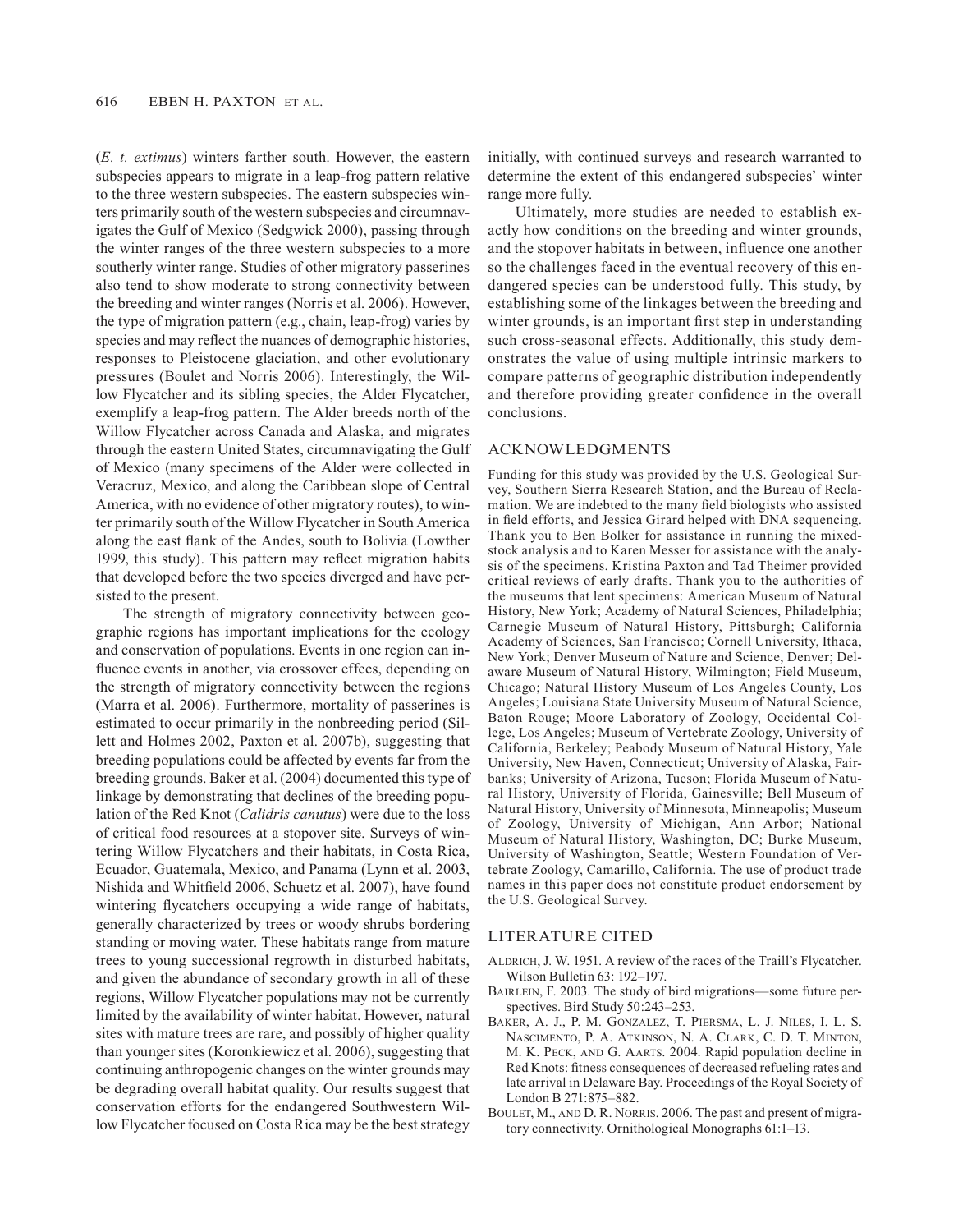- Browning, M. R. 1993. Comments on the taxonomy of *Empidonax traillii* (Willow Flycatcher). Western Birds 24:241–257.
- Busch, J. D., M. P. Miller, E. H. Paxton, M. K. Sogge, and P. Keim. 2000. Genetic variation in the endangered Southwestern Willow Flycatcher. Auk 117:586–595.
- Clegg, S. M., J. F. Kelly, M. Kimura, and T. B. Smith. 2003. Combining genetic markers and stable isotopes to reveal population connectivity and migration patterns in a neotropical migrant, Wilson's Warbler (*Wilsonia pusilla*). Molecular Ecology 12:819–830.
- Diefenbach, D. R., J. D. Nichols, and J. E. Hines. 1988. Distribution patterns during winter and fidelity to wintering areas of American Black Ducks. Canadian Journal of Zoology 66:1506– 1513.
- Doucet, S. M., and G. E. Hill. 2009. Do museum specimens accurately represent wild birds? A case study of carotenoid, melanin, and structural colours in Long-tailed Manakins *Chiroxiphia linearis.* Journal of Avian Biology 40:146–156.
- Fournier, D. A., T. D. Beacham, B. E. Riddell, and C. A. Busack. 1984. Estimating stock composition in mixed stock fisheries using morphometric, meristic, and electrophoretic characteristics. Canadian Journal of Fisheries and Aquatic Sciences 41:400–408.
- HELM-BYCHOWSKI, K., AND J. CRACRAFT. 1993. Recovering phylogenetic signal from DNA sequences: relationships within the corvine assemblages (class Aves) as inferred from complete sequences of the mitochondrial DNA cytochrome-*b* gene. Molecular Biology and Evolution 10:1196–1214.
- Hepp, G. R., and J. E. Hines. 1991. Factors affecting winter distribution and migration distances of Wood Ducks from southern breeding populations. Condor 93:884–891.
- Higuchi, H., and J. P. Pierre. 2005. Satellite tracking and avian conservation in Asia. Landscape and Ecological Engineering 1:33–42.
- Hobson, K. A. 2005. Flying fingerprints, p. 235–246 *In* R. Greenberg and P. Marra [EDS.], Birds of two worlds: the ecology and evolution of migration. Johns Hopkins University Press, Baltimore.
- Kanai, Y., M. Ueta, N. Germogenov, M. Nagendran, N. Mita, and H. Higuchi. 2002. Migration routes and important resting areas of Siberian Cranes (*Grus leucogeranus*) between northeastern Siberia and China as revealed by satellite tracking. Biological Conservation 106:339–346.
- Kelly, J. F., K. Ruegg, and T. Smith. 2005. Combining isotopic and genetic markers to identify breeding origins of migrant birds. Ecological Applications 15:1487–1494.
- Kelly, J. F., M. J. Johnson, S. Langridge, and M. Whitfield. 2008. Efficiency of stable isotope ratios in assigning endangered migrants to breeding and wintering sites. Ecological Applications 18:568–576.
- Koronkiewicz, T. J., and M. K. Sogge. 2001. Southwestern Willow Flycatchers recaptured at wintering sites in Costa Rica. North American Bird Bander 26:161–162.
- Koronkiewicz, T. J., M. K. Sogge, C. van Riper III, and E. H. Paxton. 2006. Territoriality, site fidelity, and survivorship of Willow Flycatchers wintering in Costa Rica. Condor 108:558–570.
- Lowther, P. E. 1999. Alder Flycatcher (*Empidonax alnorum*), no 446. *In* A. Poole and F. Gill [EDS.], The birds of North America. Birds of North America, Inc., Philadelphia.
- Lynn, J. C., T. J. Koronkiewicz, M. J. Whitfield, and M. K. Sogge. 2003. Willow Flycatcher winter habitat in El Salvador, Costa Rica, and Panama: characteristics and threats. Studies in Avian Biology 26:41–51.
- Manel, S., O. E. Gaggiotti, and R. S. Waples. 2005. Assignment methods: matching biological questions with appropriate techniques. Trends in Ecology & Evolution 20:136–142.
- Marra, P. P., K. A. Hobson, and R. T. Holmes. 1998. Linking winter and summer events in a migratory bird by using stable-carbon isotopes. Science 282:1884–1886.
- Marra, P. P., and R.T. Holmes. 2001. Consequences of dominancemediated habitat segregation in American Redstarts during the nonbreeding season. Auk 118:92–104.
- Marra, P. P., D. R. Norris, S. M. Haig, M. Webster, and J. A. Royle. 2006. Migratory connectivity, p. 157–183. *In* K. Crooks and M. Sanjayan [EDS.], Conectivity conservation. Cambridge University Press, New York.
- MARSHALL, J. T. JR. 1988. Birds lost from a giant sequoia forest during fifty years. Condor 90:359–372.
- Moore, F. R., R. J. Smith, and R. Sandberg. 2005. Stopover ecology of intercontinental migrants; en route problems and consequences for reproductive performance, p. 251–261. *In* R. Greenberg and P. Marra [EDS.], Birds of two worlds: the ecology and evolution of migration. Johns Hopkins University Press, Baltimore.
- NISHIDA, C., AND M. J. WHITFIELD. 2006. Winter distribution of the Willow Flycatcher (*Empidonax traillii*) in Ecuador and northern Mexico. Report to U.S. Bureau of Reclamation, Boulder City, AZ.
- Norris, D. R., P. P. Marra, G. J. Bowen, L. M. Ratcliffe, J. A. Royle, And T. K. Kyser. 2006. Migratory connectivity of a widely distributed songbird, the American Redstart (*Setophaga ruticilla*). Ornithological Monographs 61:14–28.
- Norris, D. R., P. P. Marra, T. K. Kyser, T. W. Sherry, and L. M. RATCLIFFE. 2004. Tropical winter habitat limits reproductive success on the temperate breeding grounds in a migratory bird. Proceedings of the Royal Society of London B 271:59–64.
- Okuyama, T., and B. M. Bolker. 2005. Combining genetic and ecological data to estimate sea turtle origins. Ecological Applications 15:315–325.
- PAXTON, E. H. 2000. Molecular genetic structuring and demographic history of the Willow Flycatcher. M.Sc. thesis. Northern Arizona University, Flagstaff, AZ.
- PAXTON, K. L., C. VAN RIPER, T. C. THEIMER, AND E. H. PAXTON. 2007a*.* Spatial and temporal migration patterns of Wilson's Warbler in the southwestern United States revealed by stable isotopes. Auk 124:162–175.
- PAXTON, E. H., M. K. SOGGE, S. L. DURST, T. C. THEIMER, AND J. R. HATTEN. 2007b. The ecology of the Southwestern Willow Flycatcher in central Arizona: a 10-year synthesis report. USGS Open File Report 2007-1381.
- PAXTON, E. H., M. K. SOGGE, T. C. THEIMER, J. GIRARD, AND P. KEIM. 2008*.* Using molecular genetic markers to resolve a subspecies boundary: the northern boundary of the Southwestern Willow Flycatcher in the four-corner states. U.S. Geological Survey Open File Report 2008-1117.
- PAXTON, E. H., T. J. KORONKIEWICZ, M. K. SOGGE, AND M. A. McLoud. 2010. Geographic variation in the plumage coloration of Willow Flycatchers. Journal of Avian Biology 41:128–138.
- PEARCE, J. M., B. J. PIERSON, S. L. TALBOT, D. V. DERKSEN, D. Kraege, and K. T. Scribner. 2000. A genetic evaluation of morphology used to identify harvested Canada Geese. Journal of Wildlife Management 64:863–874.
- Reynolds, J. H., and W. D. Templin. 2004. Detecting specific populations in mixtures. Environmental Biology of Fishes 69:233–243.
- PHILLIPS, A. R. 1948. Geographic variation in *Empidonax traillii*. Auk 65:507–514.
- Rich, T. D., C. J. Beardmore, H. Berlanga, P. J. Blancher, M. S. W. Bradstreet, G. S. Butcher, D. W. Demarest, E. H. Dunn, W. C. Hunter, E. E. Iñigo-Elias, J. A. Kennedy, A. M. Martell, A. O. Panjabi, D. N. Pashley, K. V. Rosenberg, C. M.